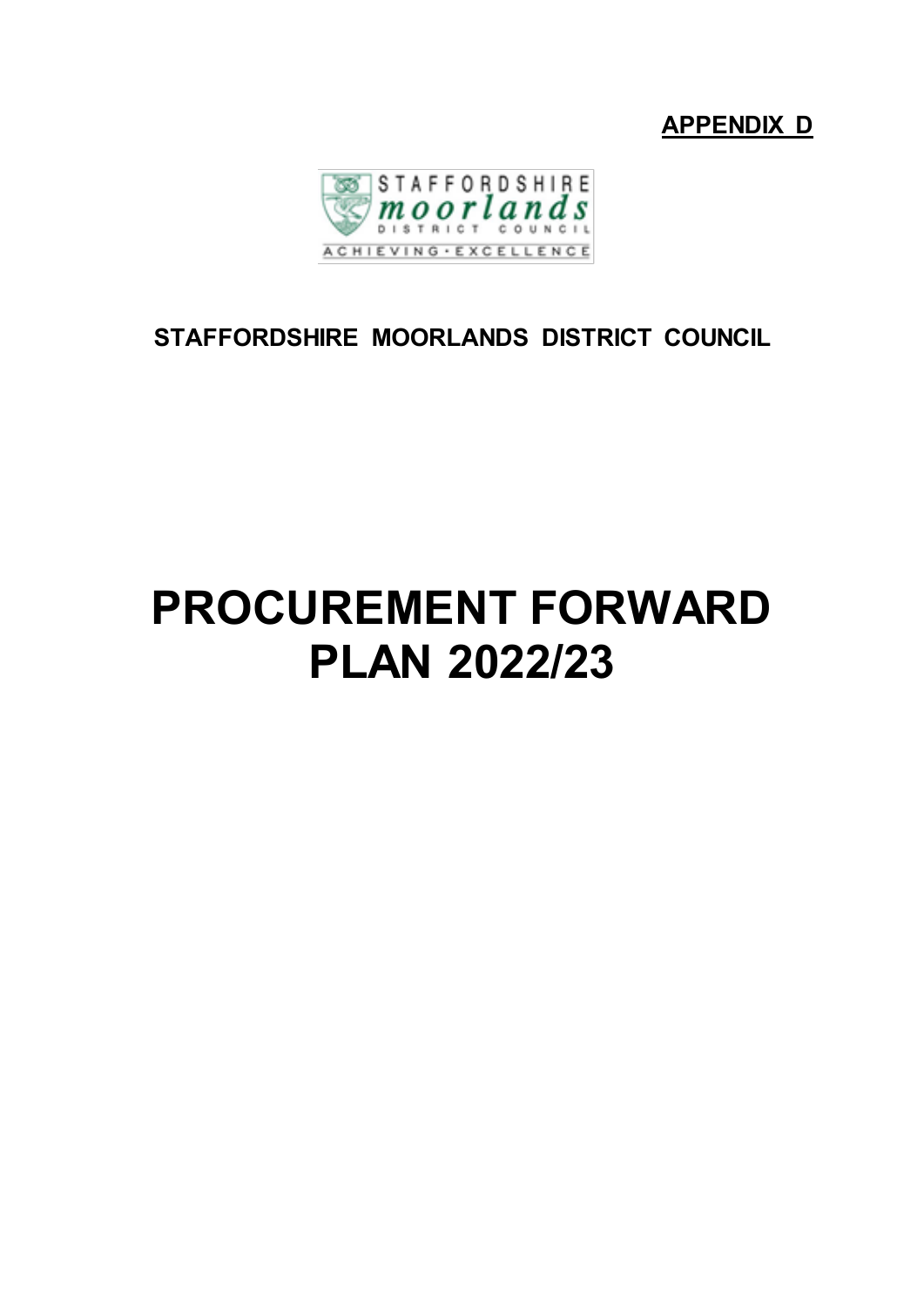#### **1. Introduction**

- 1.1 The Procurement Procedure Rules, which support the Joint Procurement Strategy (to be updated and presented for approval shortly), are essential to the achievement of the Alliance Procurement Objectives and set out the processes that must be followed.
- 1.2 A revised version of the Procurement Procedure Rules were presented and approved by full Council on  $11<sup>th</sup>$  October 2017. The Rules were updated to reflect recent changes for example:
	- the service review process has resulted in a fully resourced central procurement unit incorporating the whole purchase to pay stream (procurement activity through to the payment of supplier invoices)
	- Processes have been reviewed and electronic systems implemented with the procurement process now utilising online procurement webforms and an e-tendering system, removing paper records and improving efficiency.
- 1.3 The opportunity was also taken to review the Rules as a whole, with specific amendments made to:-
	- Sourcing thresholds advertising periods updated
	- Process for applying Performance Bonds / Parent Company Guarantees
	- Applying extensions/variations to contracts
	- Updated processes to include technology now utilised (for example, ewebform platform and e-tendering system)
	- Additional references where necessary for example, the requirements of the Transparency Code
	- Expansion of Contract Management responsibilities / processes
- 1.4 In addition, consideration was given to how the authority to procure and award procurement activities is undertaken - with the aim of simplifying and ensuring the process is as efficient as possible.

#### **2. Authorisation to Procure and Award**

- 2.1 It was proposed within the Rules that the Procurement Forward Plan would be reported as part of the Budget and Medium Term Financial Plan in February each year.
- 2.2 This would identify all potential procurement activity to be completed in the following financial year (subject to business case), with approval sought to commence procurement of all activity listed. Performance and activity (including confirmation of award) against the forward plan would then be monitored and reported within the Quarterly Procurement Report to Committee.
- 2.3 The approval limits to be applied to then authorise the award of contracts and apply exemptions are in line with Public Contract regulations supplies and service thresholds which are refreshed every two years. The latest revision to thresholds were implemented in 01 January 2022, this will therefore instigate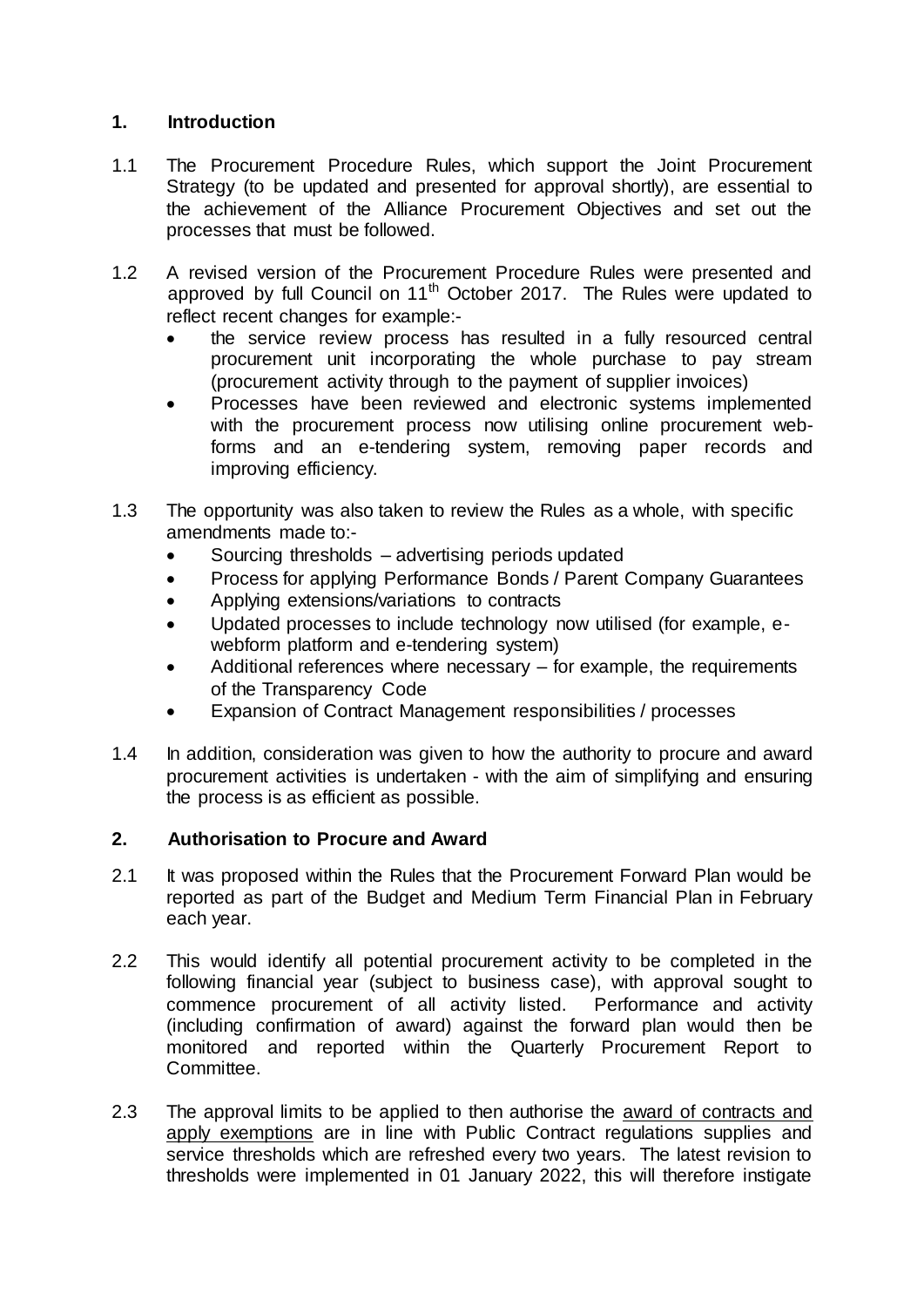a change to the levels of authorisation included within the Council's Procurement Procedure Rules.

- 2.4 Notification of the new threshold values to apply for the purposes of the Public Contracts Regulations 2015, Utilities Contracts Regulations 2016, Concession Contracts Regulations 2016 and the Defence and Security Public Contracts Regulations 2011. The threshold values are refreshed every two years and it is mandatory for public sector contracting authorities to adhere to these regulations.
- 2.5 The new procurement threshold values will apply to contracts advertised on and after 1 January 2022 and are detailed as follows:
- 2.6 The revised thresholds below are exclusive of VAT and relate to the full life of the Contract:

| <b>PUBLIC CONTRACT THRESHOLDS</b><br>2022 & 2023                       | £         |
|------------------------------------------------------------------------|-----------|
| <b>Works Contracts</b>                                                 | 5,336,937 |
| <b>Small Lots</b>                                                      | 884,720   |
| <b>Supply, Services and Design Contracts</b>                           | 213,477   |
| <b>Small Lots</b>                                                      | 70,778    |
| <b>Social and other specific Services</b><br><b>Light Touch Regime</b> | 663,540   |
| <b>Subsidised services contracts</b>                                   | 213,477   |
| <b>Concession Contracts</b>                                            | 5,336,937 |

2.7 The Council's Procurement Procedure Rules for Authorisation to procure and award contracts are requested to be updated to reflect the changes in the new thresholds. For procurements which commence after  $1<sup>st</sup>$  January 2022 the revised thresholds as detailed in Annex C (see below table) of the Procurement Procedure Rules will apply (these values are not inclusive of VAT).

**Award and Exemptions Authorisation Limits:**

| <b>Total Contract Value</b><br>(E)              | <b>Authorisation</b>                            | <b>Authorisation By</b>                                                                                     |
|-------------------------------------------------|-------------------------------------------------|-------------------------------------------------------------------------------------------------------------|
| $<$ 25,000                                      | of Service<br>Head<br><b>Executive Director</b> | Procurement Web-<br>form                                                                                    |
| $>25,000 - 213,477$                             | Executive<br>Director                           | Procurement Web-                                                                                            |
| (EU Service Threshold)                          | <b>Chief Executive</b>                          | form                                                                                                        |
| >213,477 (EU Service<br>Threshold) - <1,000,000 | Member<br>Delegated<br>Decision                 | <b>Delegated Member</b><br>Report (Portfolio<br>Holder for<br>Procurement and the<br>relevant service area) |
| $>1,000,000*$                                   | <b>Cabinet SMDC</b>                             | <b>Committee Report</b>                                                                                     |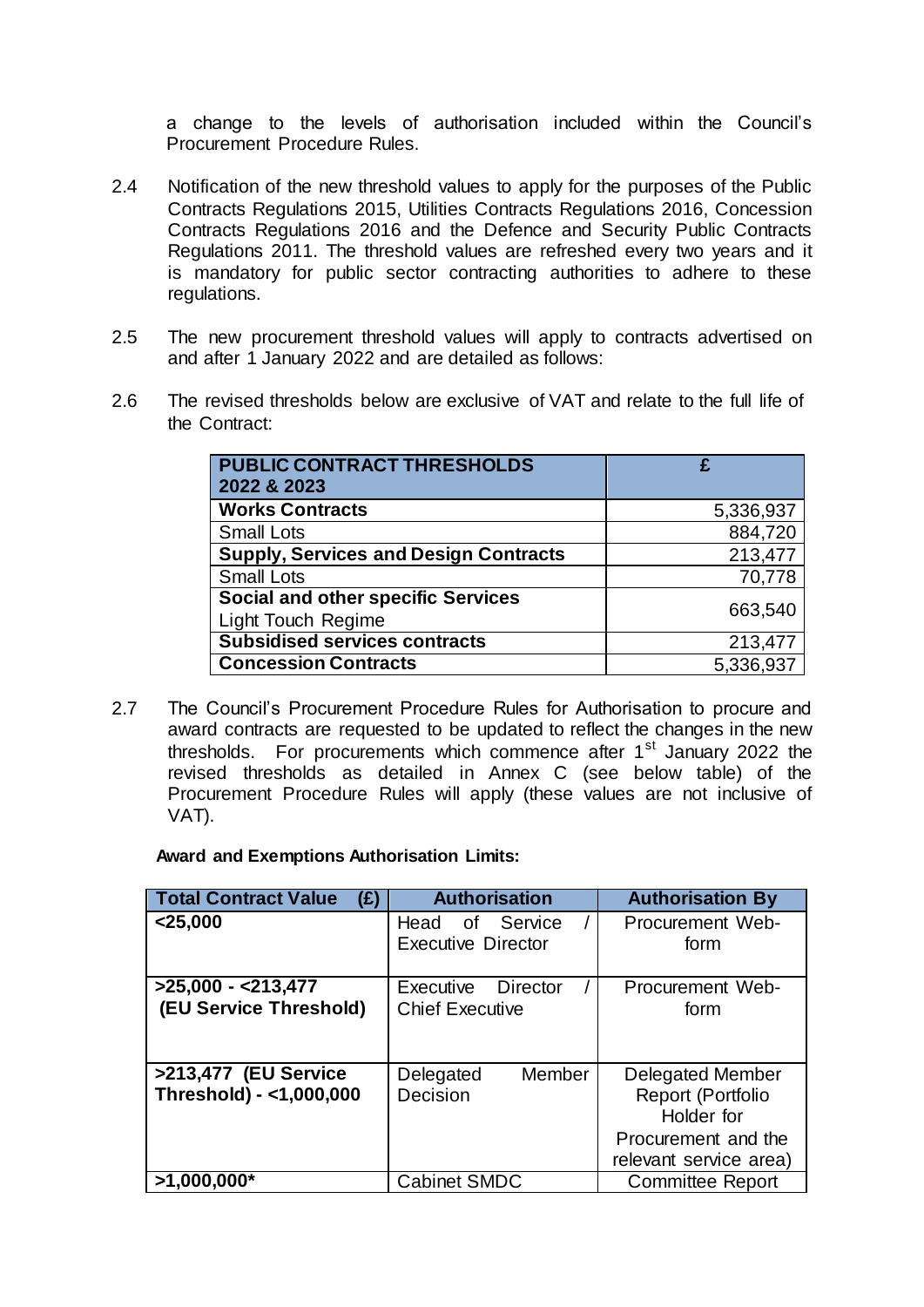| * Committee reports may be presented where the total contract value is less than £1,000,000 - where considered |  |  |
|----------------------------------------------------------------------------------------------------------------|--|--|

*appropriate due to the nature of the procurement or where it relates to a key decision*

- 2.8 Any procurement activity undertaken during the year which was not included on the forward plan will also follow the authorisation rules (to procure/award) as detailed above - and detail will be included within the Quarterly Procurement Report.
- 2.9 Irrespective of the total contract value, Committee reports may be presented to Executive to obtain authority to procure and award where considered appropriate due to the nature of the procurement or where it relates to a key decision.

#### **3. Procurement Forward Plan 2022/23**

3.1 The Procurement Forward Plan, detailing all anticipated higher value procurement activity during 2022/23, is detailed at **ANNEX A**. This includes activity specific to Staffordshire Moorlands D.C. and also any joint procurement activity with Alliance partner High Peak B.C. Procurements which have already had approval in 2021/22 but not yet completed, will be progressed in addition to the programmed 2022/23 schedules.

#### **4. Procurement undertaken by Agent**

- 4.1 In addition to procurement activity commissioned by the Council, there may also be procurement activity commissioned via an agent on behalf of the Council where appropriate to do so. For example, the new Leisure Centre contract will allow provision for capital works required on the Leisure centres to be commissioned by the Contractor, but funded by the Council. In this case, the Council would complete due diligence to ensure compliancy and value for money has been achieved.
- 4.2 Similarly, ANSA on behalf of Alliance Environmental Services will be procuring fleet required by specific services, but this will be funded by the Council and appropriate due diligence undertaken.
- 4.3 Agents delegated to procure contracts on behalf of the Council, where the Council is the Contracting Authority, will be required to procure in compliance to Public Contract Regulations 2015 (PCRs15) for above threshold contracts and for contracts for lower values demonstrate that their procurement practice is as robust and transparent as that the Council would apply.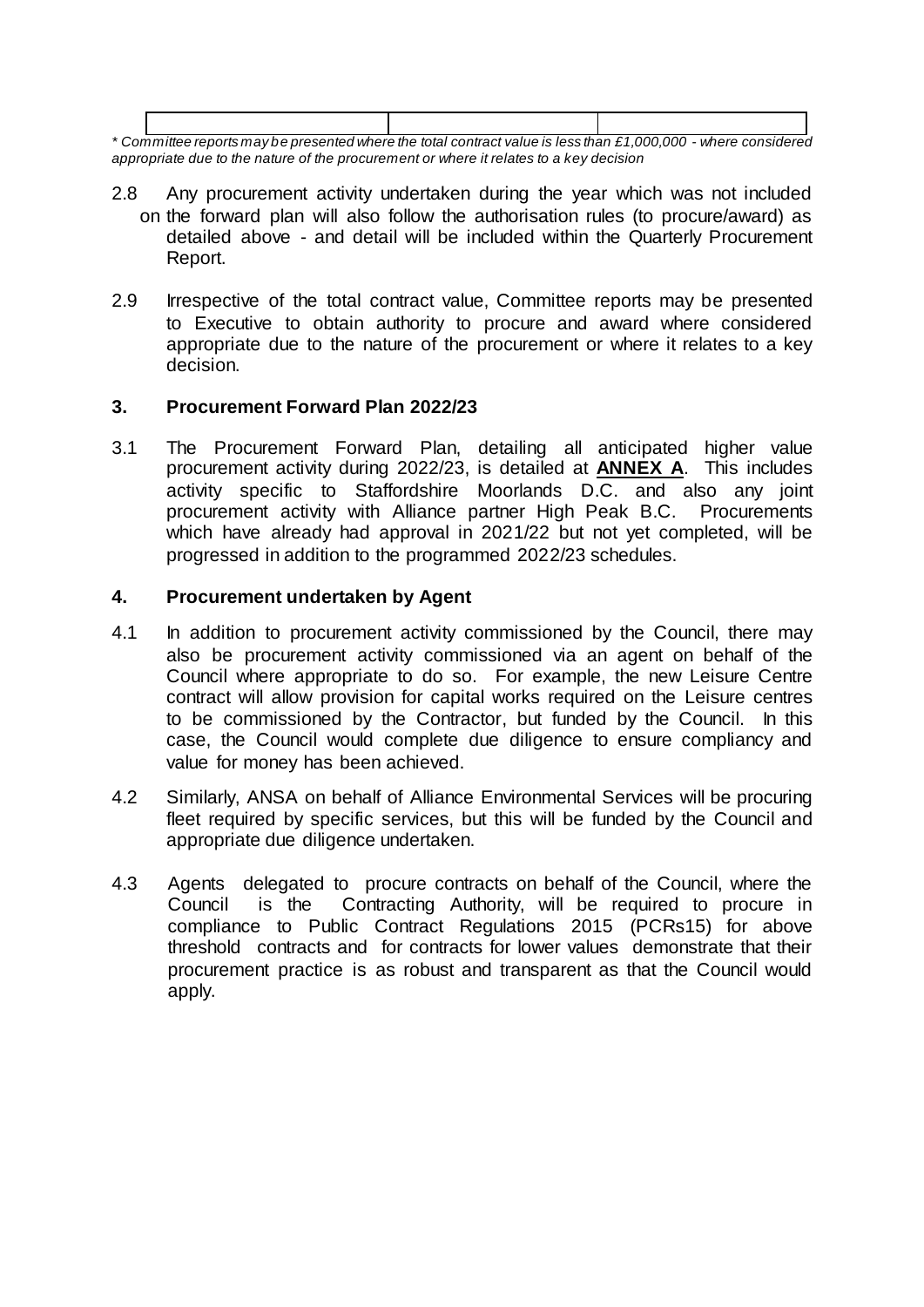#### **PROCUREMENT FORWARD PLAN 2022/23 – SMDC**

| <b>Ref</b> | <b>Auth</b> | <b>Contract Title</b>                          | <b>Brief contract description</b>           | <b>Capital /</b><br><b>Revenue</b> | <b>Service Area</b> | <b>Total est.</b><br>value of<br>contract [£] |
|------------|-------------|------------------------------------------------|---------------------------------------------|------------------------------------|---------------------|-----------------------------------------------|
| 731        | <b>SMDC</b> | Moorlands House Flat Roof / Air<br>Handling    | Works contract                              | Capital                            | Assets              | 185,000                                       |
| 1359       | <b>SMDC</b> | Moorlands House Insultation                    | Works contract                              | Capital                            | Assets              | 50,000                                        |
| 121<br>450 | <b>SMDC</b> | Car Parks Pay and Display<br>machine upgrades  | Supply and Installation                     | Capital                            | Assets              | 200,000                                       |
| 1360       | <b>SMDC</b> | EV Charging Points SMDC Car<br>Parks           | Supply and Installation                     | Capital                            | <b>Assets</b>       | 200,000                                       |
| 1361       | <b>SMDC</b> | <b>Biddulph Grange County Park</b><br>Drainage | <b>Works Contract</b>                       | Capital                            | Assets              | 64,900                                        |
| 1013       | <b>SMDC</b> | <b>Public Conveniences</b><br>Refurbishments   | <b>Works Contract</b><br>Wetton<br>Milldale | Capital                            | Assets              | 99,640                                        |
| 933        | <b>SMDC</b> | Fowlchurch Depot works                         | <b>Works Contract</b>                       | Capital                            | Assets              | 650,000                                       |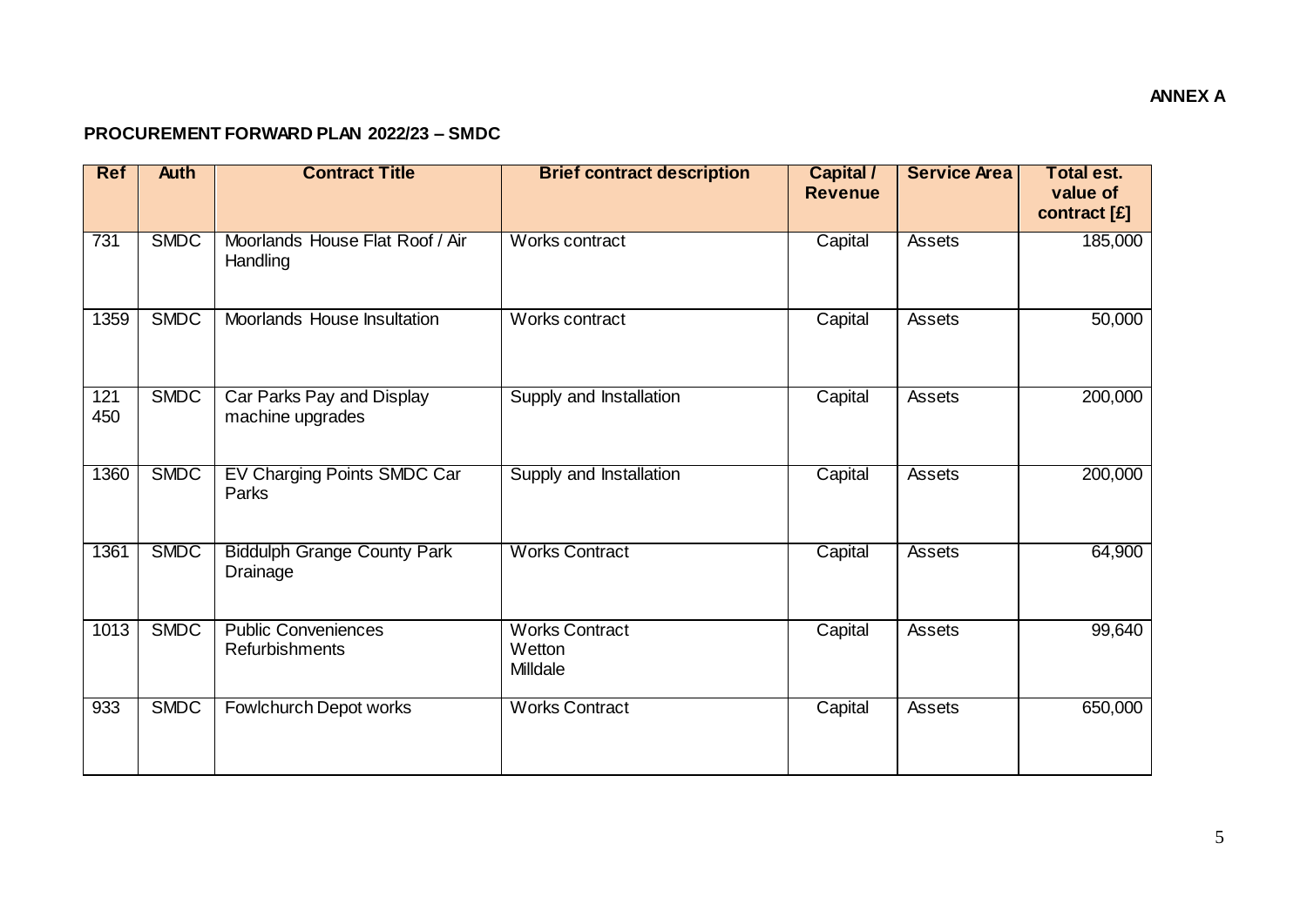| 1094                 | <b>SMDC</b> | Upgrade to cttee audio / visual<br>systems                                                                | Equipment upgrade                                                                                                                                | Revenue | Democratic<br><b>Services</b> | <b>TBC</b>            |
|----------------------|-------------|-----------------------------------------------------------------------------------------------------------|--------------------------------------------------------------------------------------------------------------------------------------------------|---------|-------------------------------|-----------------------|
| 1348                 | <b>SMDC</b> | Fleet purchases (AES)                                                                                     | Replacement vehicles                                                                                                                             | Capital | Service<br>Commissioning      | 320,000               |
| 1345<br>1346<br>1066 | <b>SMDC</b> | Play Area refurbishments / Out<br>Door sports developments 22/23<br>(Subject to feasibility and approval) | Various projects :<br>Hot Lane Biddulph MUGA<br>Birchall Leek Improvement project<br>Glebeville Leek Play Area<br>Church Road Biddulph Play Area | Capital | Service<br>Commissioning      | 310,000<br>(combined) |

### **PROCUREMENT FORWARD PLAN 22/23 – JOINT (HPBC/SMDC)**

| <b>Ref</b> | <b>Auth</b>  | <b>Contract Title</b>                             | <b>Brief contract description</b>                                                                             | <b>Capital /</b><br><b>Revenue</b> | <b>Service Area</b>                            | <b>Total est.</b><br>value of<br>contract [£] |
|------------|--------------|---------------------------------------------------|---------------------------------------------------------------------------------------------------------------|------------------------------------|------------------------------------------------|-----------------------------------------------|
| 239        | <b>JOINT</b> | <b>Civils Groundworks Contractor</b><br>Framework | Works contract framework<br>(2 yr - local small contractor<br>opportunity)                                    | Revenue /<br>Capital               | Assets/<br>Service<br>Commissioning<br>Housing | $150,000$ (est)                               |
| 704        | <b>JOINT</b> | <b>Structural and Civil Engineer</b><br>Framework | <b>Professional Services</b>                                                                                  | Revenue /<br>Capital               | Assets                                         | 150,000 (est)                                 |
| 980        | <b>JOINT</b> | <b>Electricity Supply Council Buildings</b>       | Utility Supply contract<br>(Framework sourced - 4 yr term)<br>(Climate Change: Review<br>alternative options) | Revenue                            | Assets                                         | 700,000                                       |